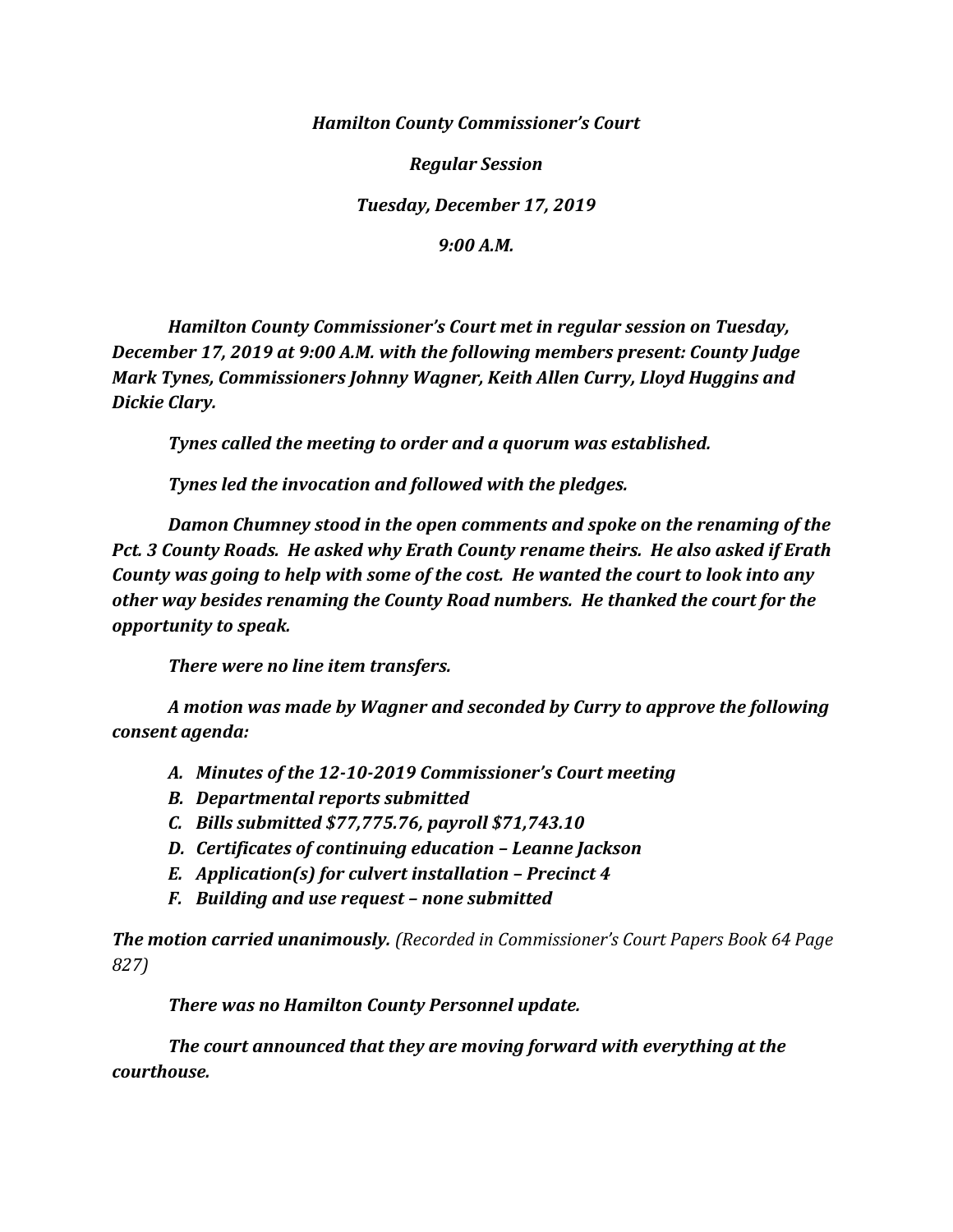*The court acknowledged the order reappointing the District Court Reporter. (Recorded in Commissioner's Court Papers Book 64 Page 881)*

*The court then moved to the public hearing on the renaming of certain county roads in Commissioner's Pct. 3. (Notice Recorded in Commissioner's Court Papers Book 64 Page 884)*

*Huggins opened the floor for Patrick Cobb the director of EMS to speak. He spoke of the safety issues with some of Hamilton County roads being named the same as some Erath county roads. He said that there were lots of layers that needed to be fixed and the first and foremost of them should be the county road number changes.*

*Huggins said that he had visited with CTCOG and the said that the easiest way to fix this problem is to rename some of our county roads. He said that he met with the Erath County Commissioner's and said that they actually gave him about 30 blank signs that they have pitched in to help.*

*Richard Layne stood and thanked the court for the opportunity to speak. He said that this is a safety issue and needs to be attended to. If someone was not happy about it they will really be unhappy when they have an emergency and the emergency system doesn't work. He thanked the court for the opportunity to speak.*

*Tynes closed the public hearing at 9:13 A.M.*

*A motion was made by Huggins and seconded by Curry to adopt a court order ordering Huggins to rename the county roads involved with the safety issue in precinct 3. The motion carried unanimously. (Recorded in Commissioner's court Papers Book 65 Page 12)*

*Huggins will then send the order to CTCOG and they will then change everyone's address that is involved and they send the property owners notice via mail.*

*A motion was made by Huggins and seconded by Clary to approve the bond renewals for Hamilton County Deputy District Clerk Tonya Cox and Deputy Tax Assessor-Collector Kari' Drueckhammer. The motion carried unanimously. (Recorded in Commissioner's Court Papers Book 65 Page 14)*

*The court passed on the Hamilton County burn ban.*

*A was made by Wagner and seconded by Curry to approve the interlocal agreement between Hamilton County and Mills County for inmate housing. The motion carried unanimously. (Recorded in Commissioner's Court Papers Book 65 Page 40)*